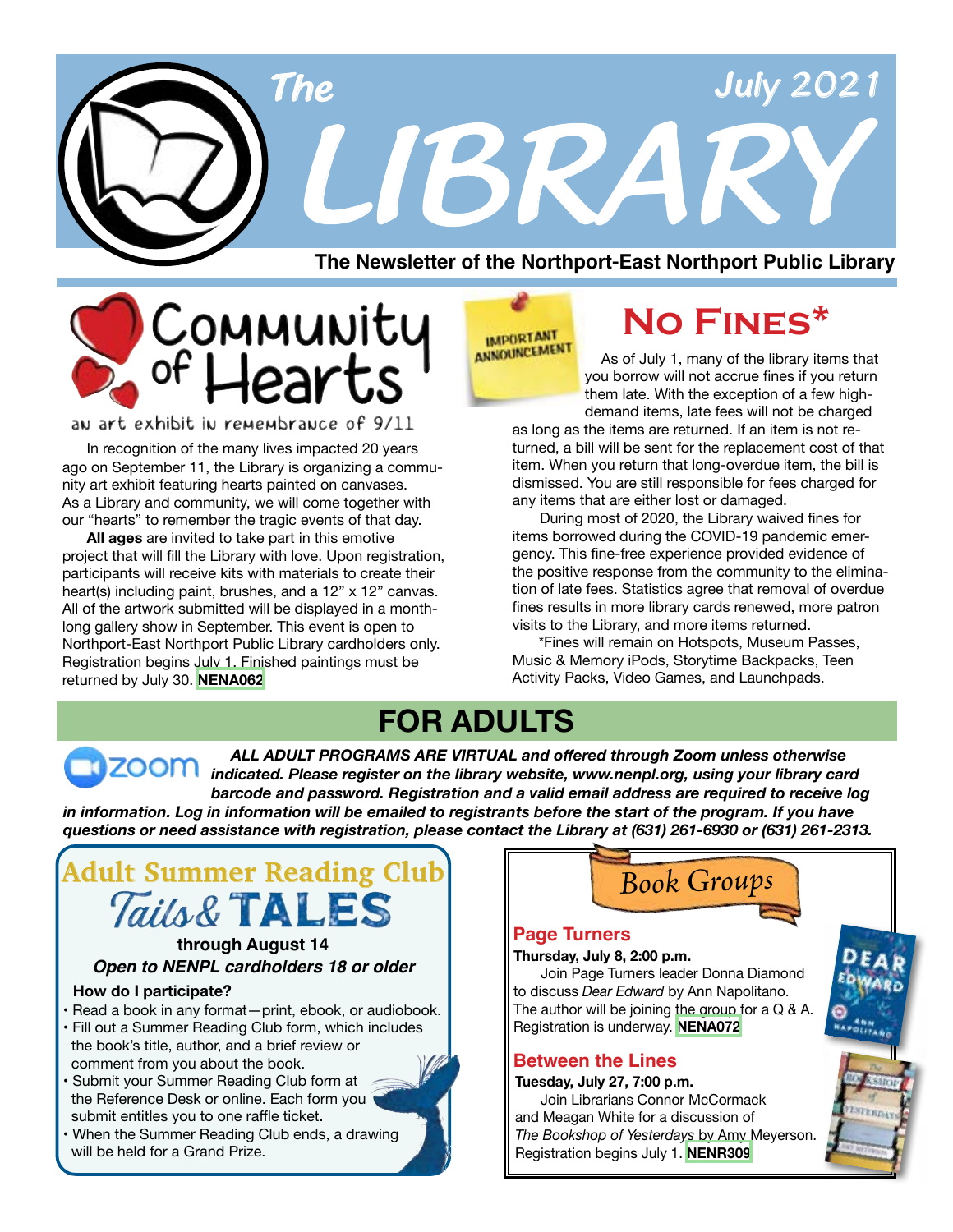# **FOR ADULTS**

### **Magnificent Moths**

### **Wednesday, July 7, 7:00 p.m.**

Participants will learn about the marvelous life cycles, ecology, and cultural importance of moths with an educator from Cornell Cooperative Extension of Suffolk County. Discover the plants that attract moths, how to recognize different moths and their caterpillars, tips for native gardens and night gardens, and the best way to encourage and observe moths in your environment. Registration is underway. **[NENA064](https://search.livebrary.com/record=g1105321~S43)**

### **Prostate Cancer Awareness**

### **Tuesday, July 13, 7:00 p.m.**

Dr. David Golombos of Stony Brook Urology will share a PowerPoint presentation on prostate cancer which will address screening tests, diagnoses, and surgical and non-surgical treatment options. There will be a question and answer period after the presentation. Registration is underway. **[NENA065](https://search.livebrary.com/record=g1105322~S43)** *This program is cosponsored by the public libraries in the Town of Huntington.*

## **Introduction to Tai Chi for Arthritis**

**Wednesdays, July 14, 21, 28, August 4, 11, 10:00 a.m.** This five-session course led by Mindy Giambalvo is an introduction to the evidence-based Tai Chi for Arthritis program. The focus of the program is to improve balance and increase flexibility. An added benefit of tai chi is that it is considered a moving meditation that may help reduce stress. *Note: Participant accepts responsibility for any potential injury associated with this class by proceeding through the Zoom link. As with all exercise programs,* 

*please check with your healthcare provider before registering.* Registration is underway. **[NENA057](https://search.livebrary.com/record=g1104623~S43)**

# **Medicare Counseling (by phone)**

# **Wednesday, July 14 [NENA074](https://search.livebrary.com/record=g1105429~S43) Tuesday, July 20 [NENA075](https://search.livebrary.com/record=g1105431~S43)**

 **10:00, 10:30, 11:00, or 11:30 a.m.**

 A volunteer from the Health Insurance Information, Counseling and Assistance Program (HIICAP) of RSVP Suffolk will answer your questions about Medicare and supplementary insurance in a oneon-one phone consultation. Registration begins July 1.

### **Wednesday, July 14, 7:00 p.m. Walk or Bike Huntington!**



Learn about active transportation in the Town of Huntington from Transit Solutions. From walking to biking, you will uncover exciting routes, programs, and events right in your own neighborhood. Registration is underway. **[NENA066](https://search.livebrary.com/record=g1105340~S43)** *This program is co-sponsored by the public libraries in the Town of Huntington.*

### **Raspberry Crumb Bars**

### **Friday, July 16, 1:00 p.m.**

Join us for a workshop with The Baking Coach and learn how to make raspberry crumb bars from scratch using simple ingredients. These snack bars are a yummy treat for any time of the day. Registration is underway. **[NENA067](https://search.livebrary.com/record=g1105356~S43)**

## *Long Island Migrant Labor Camps: Dust for Blood*

### **Tuesday, July 20, 7:00 p.m.**

During World War II, a group of potato farmers opened the first migrant labor camp in Suffolk County to house farmworkers from Jamaica. Over the next 20 years, more than 100 camps of various sizes were built



throughout the region. Corrupt operators who ran the camps offered slum-like housing, cheated laborers out of pay, and left them mired in debt. Join author Mark A. Torres as he discusses his book and this dreadful chapter in Long Island's history. Registration is underway. **[NENA068](https://search.livebrary.com/record=g1105390~S43)** *This program is co-sponsored by the public libraries in the Town of Huntington.*

**Cinema at the Library:** *Another Round*  **Wednesday, July 21, 6:30 p.m.**

 Join Cinema Arts Centre co-director Dylan Skolnick to discuss *Another Round*. Four high school teachers take part in a social experiment that leads them to evaluate their lives and rela-

tionships, with long-lasting consequences. Before the discussion you may view the film using Kanopy. Visit the Downloads page on the library website for instructions: **[www.nenpl.org/downloads/index.php](http://www.nenpl.org/downloads/index.php)**

DVD and Blu-ray versions of the film are also available. Registration is underway. **[NENR311](https://search.livebrary.com/record=g1100063~S43)**

# **History & Horticulture: The White House Gardens Through the Years**

### **Monday, July 26, 7:00 p.m.**

Join garden writer Jessica Damiano for an inspiring historical tour of the White House gardens, from the founding of our nation to the present day. Registration is underway. **[NENA069](https://search.livebrary.com/record=g1105391~S43)** 

### **Marine Pollution**

### **Tuesday, July 27, 2:00 p.m.**

Marine pollution is having an increasingly negative effect on local wildlife. Join a representative from the New York Marine Rescue Center—New York's only rescue and rehabilitation facility for seals and sea turtles—for an informative lecture. Learn about the sources and types of marine pollution, why it is so harmful, and steps you can take to help alleviate this growing problem. Registration is underway. **[NENA070](https://search.livebrary.com/record=g1105392~S43)**

### **Thyroid Nodules:**

### **More Common Than You Think**

### **Thursday, July 29, 7:00 p.m.**

Do you or someone you know have thyroid nodules? Dr. Justin Yozawitz, endocrine surgeon at Northwell Health, will explain everything you need to know: how these nodules are found, the risks associated with having them, and how they are treated, both medically and surgically. Registration is underway. **[NENA071](https://search.livebrary.com/record=g1105393~S43)** *This program is cosponsored by the public libraries in the Town of Huntington.*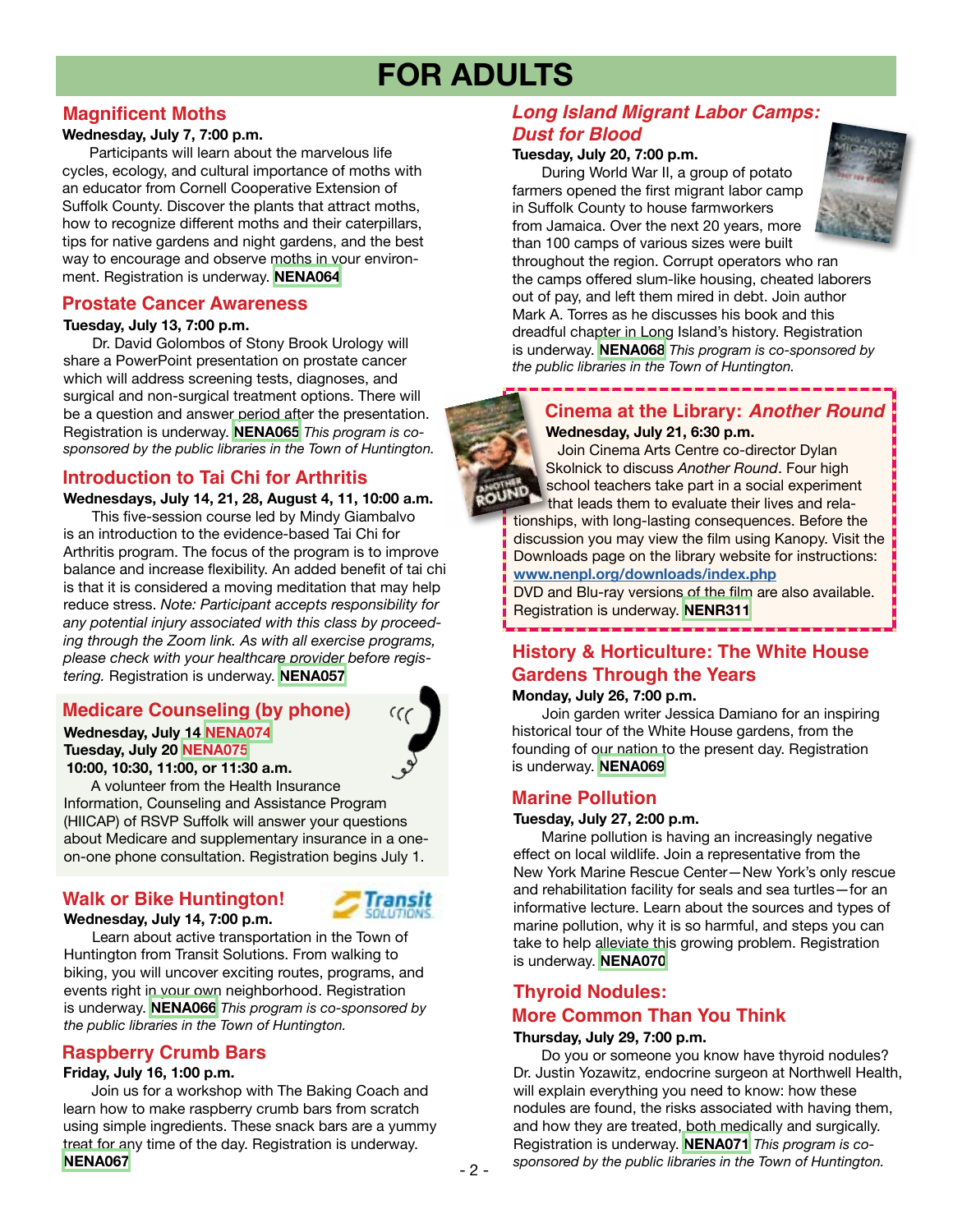# **FOR ADULTS**

### **Backyard Birds**

### **Monday, August 2, 4:00 p.m.**

Have you always wanted to start identify-



ing the birds in your backyard but did not know where to start? This slideshow presentation offered by educators from Quogue Wildlife Refuge will help you learn all about the birds that might flock to your backyard as well as how to attract them with specific types of bird seed. Registration is underway. **[NENA076](https://search.livebrary.com/record=g1105423~S43)**

# **Basic Car Maintenance: Ask the Car Doctor**

### **Thursday, August 5, 11:00 a.m.**

An ounce of prevention is worth a pound of cure when it comes to basic car care. John Paul, the AAA "Car Doctor," will cover important maintenance steps you can take to keep your car running smoothly. Bring your questions—repair and maintenance, new and used cars, considering an electric vehicle—John will answer them all! **[NENA077](https://search.livebrary.com/record=g1105428~S43)**

# **Language Learning & Literacy**

### **Everyday Spanish**

### **Tuesdays, July 13, 20, 27, August 17, 24, 31, 4:00 p.m.**

This Spanish conversation course will focus on building listening skills, improving comprehension, and mastering key vocabulary to help you start conversing in Spanish immediately. Please note: this is not a traditional leveled Spanish language class. Registration is underway. **[NENR310](https://search.livebrary.com/record=g1099952~S43)**

# **Let's Learn English**

### **Wednesdays, August 4, 11, 18, 25, 2:00 p.m.**

In collaboration with Literacy Suffolk, you will learn Basic English vocabulary, pronunciation, conversation, and reading and writing skills in a fun and interactive program. New students may apply through Literacy Suffolk to be matched with a personal tutor to help them on their English language journey. Registration is underway. Call 631-261-2313, ext. 210, to register.

# New Library Trustee

Carolyn McQuade is a long-term resident of Northport Village and a graduate of Harborfields High School. Ms. McQuade went to Colgate University where she graduated with a degree in history, and then received her law degree from the American University Washington College of Law in Washington, D.C. After being employed in private practice for several years, she moved to the nonprofit sector where she has worked for twenty years as a staff attorney for Nassau Suffolk Law Services. Ms. McQuade is now the pro bono coordinator for Suffolk County. She formerly volunteered and served on the Board of Directors of the Lewis Oliver Farm Sanctuary.

 A lifelong avid reader, Ms. McQuade makes frequent use of the wonderful resources not only of the Northport-East Northport Public Library but also those made available through the Library's many cooperative agreements. She looks forward to adding her voice to helping the Library flourish in these challenging times.

# **Computer and Technology Classes**

# **Introduction to Selling on eBay**

### **Thursday, July 1, 7:00 p.m.**

 Are you interested in selling items on eBay? Attend this class to learn about setting up an account, creating item descriptions, attaching photos, and determining costs. Basic familiarity with eBay is required for this class. Registration is underway. **[NENC428](https://search.livebrary.com/record=g1104408~S43)**

### **Introduction to Buying and Selling on Etsy**

### **Thursday, July 8, 7:00 p.m.**

 Learn how to use the popular Etsy.com website to buy or sell handmade goods, vintage items, arts and crafts, and more. Topics include creating an account, checking reliability of sellers and buyers, and online safety. Registration is underway. **[NENC429](https://search.livebrary.com/record=g1104409~S43)**

### **SeniorNet: iPhone and iPad Basic Settings**

### **Wednesday, July 21, 2:00 p.m.**

 Get an overview of the iPhone and iPad and a detailed look at personalizing and controlling your device's settings. Have your device on hand, or just observe. Registration is underway. **[NENC427](https://search.livebrary.com/record=g1067871~S43)**

# **How to Design a Resume in Microsoft Word**

### **Thursday, July 22, 7:00 p.m.**

 Using Microsoft Word, learn how to create a professional-looking resume. See how to format the layout and design, indents, margins, and more. Please note: this class will not assist students with the content of their resume. For intermediate Word users. Registration is underway. **[NENC430](https://search.livebrary.com/record=g1104411~S43)**

### **Introduction to Microsoft PowerPoint**

### **Thursday, August 5, 7:00 p.m.**

 Join us for this class on creating presentations with Microsoft PowerPoint. Learn the basics of designing a slideshow, including editing, formatting, saving, using mulitmedia objects such as animation and video, and more. Prerequisite: basic computer knowledge. Registration is underway. **[NENC431](https://search.livebrary.com/record=g1104412~S43)**

# *July Gallery Exhibits*

# **Northport building:** *Moments in Time* **by Stan Mehlman**

Photographs of portraits and birds.

# **East Northport building:** *It's All About the Light*

### **by Margaret Dandola**

 Acrylic paintings showing sunlight and moonlight on trees or houses, highlighting how light affects what we see.



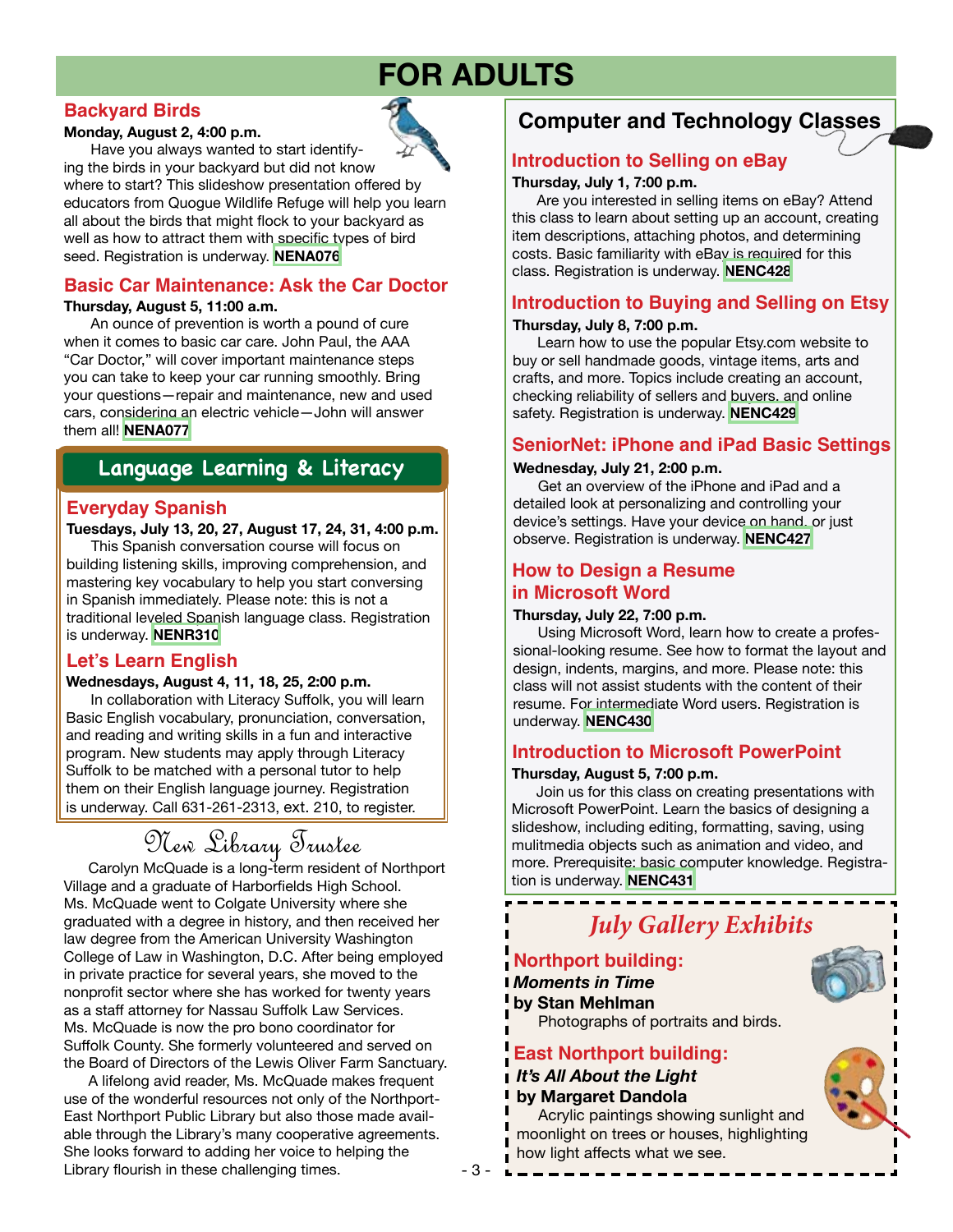# **FOR TEENS**

 *ALL TEEN PROGRAMS ARE VIRTUAL and offered through Zoom unless otherwise indicated. Please register on the library website, www.nenpl.org, using your library card barcode and password. Registration and a valid email address are required to receive log* in information. Log in information will be emailed to registrants before the start of the program. If you have *questions or need assistance with registration, please contact the Library at (631) 261-6930 or (631) 261-2313.*

# **through August 14 Teen Summer Reading Club How do I participate?**

### *For students entering grades 6–12*

 Summer is the time to read whatever you want, learn new skills, and have fun with friends. For each book review submitted, you will receive a raffle ticket to put toward one of 12 prize baskets. Teens will receive a flying disc and a pair of ear buds upon completion of their first book review. They may be picked up at the Northport building Teen Center or the East Northport building Adult Reference Desk (while supplies last).



- Choose an age-appropriate book to read or listen to.
- Obtain a Read, Rate, and Raffle form from either Teen Center or at **[www.nenpl.org/teens](http://www.nenpl.org/teens)**
- For each book read, you will earn one raffle ticket. Books with more than 250 pages will qualify for two raffle tickets. Be sure to indicate on your Read, Rate, and Raffle form which prize basket you would like to win.
- A prize board with photos of the raffle baskets will be on display in both Teen Centers and on the library website. The prize basket drawing will be held at the end of the Summer Reading Club, and winners will be notified by phone the week of August 23.

### **Prize Basket Themes:**

Anime and Manga, Beach Fun, Geek Out!, Best of Pop Culture, Hack It! Invention Kit, Ice Cream Sundae, Let's Play! Video and Board Games, Mad Scientist Kit, Movie Night, Spa and Beauty Package, Sports of All Sorts, Writers' Delight, Yoda Lovers

## **Teen Summer Programs Registration**

**Registration for the following Teen Programs begins July 1.**

### **Girls Who Code**

**Tuesdays, July 13, 20, 27, August 3, 10, 17, 5:00–6:00 p.m.** 

 Are you a girl entering grades 6-12 who has always been interested in computers? Want to learn about coding, apps, or robotics but don't know where to start? Join teens from other libraries in the Town of Huntington and learn from your local youth agency Project Excel. No experience necessary. **[NENY873](https://search.livebrary.com/record=g1105765~S43)**

# **Nintendo Night:**

### **Collecting Games and Memorabilia**

### **Friday, July 16, 7:00–8:30 p.m.**

 Join your fellow gaming fans in this online celebration of all things Nintendo. We will discuss the history of Nintendo games, participate in a quiz and fan art contest, and make a cool craft. This month we will be discussing collecting Nintendo games and memorabilia. Please pick up your participation packet at the Northport building Teen Center by July 15. **[NENY856](https://search.livebrary.com/record=g1105683~S43)**

### **Dungeons and Dragons**

### **Saturday, July 17, 2:00–4:00 p.m.**

 Do you love tabletop RPGs, or are you looking to learn the basics of Dungeons & Dragons? Come join your friends in this fun D&D quest. Please pick up your participation packet at the Northport building Teen Center by July 16. **[NENY857](https://search.livebrary.com/record=g1105687~S43)**

### **Sculpey Clay Animals and Figurines**

### **Monday, July 19, 7:00–8:30 p.m.**

 Pick up your clay kit upon registration at the Northport building Teen Center then join artist Chris Vivas to make some fun animal figurines. **[NENY858](https://search.livebrary.com/record=g1105767~S43)**

# **Mod Podge Shell Trinket Holder**



 Use Mod Podge, a napkin, and paint to decorate a sea shell. Pick up your materials packet at the Northport building Teen Center. **[NENY859](https://search.livebrary.com/record=g1105768~S43)**

# **Red Velvet Whoopie Pies**

### **Monday, July 26, 7:00–8:00 p.m.**

 Make a dozen whoopie pies from scratch. The recipe will be emailed upon registration. **[NENY860](https://search.livebrary.com/record=g1105769~S85)**

# **Cheetah Portrait Drawing**

**Wednesday, August 4, 3:30–4:30 p.m.** 

 Enjoy creating a drawing of a cheetah portrait up-close and detailed. Participants will need white copy paper, a pencil, a black marker, and colored pencils. **[NENY862](https://search.livebrary.com/record=g1105771~S43)**



# **SAT Preparation Workshop**

### *Students in grades 10-12*

**Registration begins August 10.**

### Be sure to check the August newsletter for more information. Class dates are:

**Thursdays, September 2, 9, 23, 30.**

L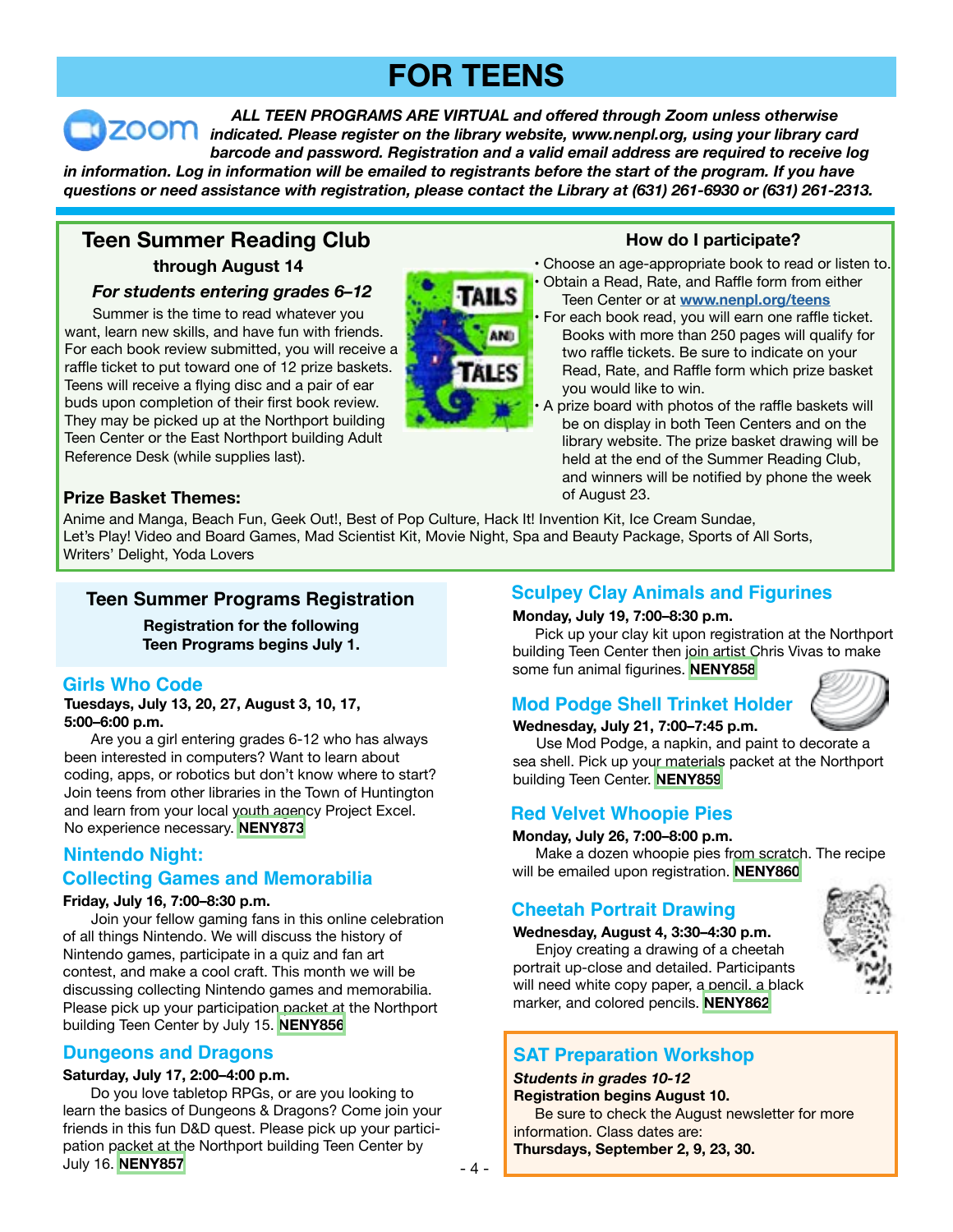# **FOR TEENS**

### **Teen Volunteer Opportunities**  *Open to students entering grades 7–12*

**Registration for the following Teen Volunteer Opportunities begins July 2.**

You may choose a maximum of two volunteer opportunities in addition to the 9/11 art project.

### **Community of Hearts 9/11 Art Exhibit July 1–July 30**

In recognition of the many lives impacted 20 years ago on September 11, the Library is organizing a community art exhibit featuring hearts painted on canvases. Register and pick up your art supplies beginning July 1. Finished paintings must be returned by July 30 in order to be included in the library gallery exhibit in September. Two hours of volunteer time will be awarded. **[NENY872](https://search.livebrary.com/record=g1105784~S43)**

# **Bird Feeders**

 Create an adorable bird feeder. Craft kits containing all the materials needed for the program will be available to pick up at the Northport building Teen Center. Email a photo of your completed bird feeder to **teenvolunteer@ nenpl.org** by July 31 and earn 1.5 hours of community service credit. **[NENY869](https://search.livebrary.com/record=g1105780~S43)**

## **Local History Project**

 Enjoy taking photos? We are looking for teens to take photos of buildings and places in our community. A list of places that need to be photographed will be emailed upon registration. Please submit photos by email to **teenvolunteer@nenpl.org** and put "Local History Project" in the subject line. For every 10 photos submitted, teens will earn one hour of volunteer time (two hours maximum). Please submit photos by July 31. **[NENY871](https://search.livebrary.com/record=g1105781~S43)**

### **Dog Treats**

### **Monday, August 2, 7:00-8:00 p.m.**

 Join us virtually and whip up a batch of dog treats for local shelter pups. Zoom attendance is mandatory to receive two hours of volunteer credit. Please drop treats off at the Northport building Teen Center by August 4. The recipe will be emailed upon registration. **[NENY870](https://search.livebrary.com/record=g1105782~S43)**

# **Take and Make Kits**

### **Registration and pickup begin July 1.**

 All kits are to be picked up at the Northport building Teen Center. All materials are provided. *Please note: Your registration will be canceled if your kit is not picked up by July 31.*

### **Ombre Mirror**

 Use clothes pins, paint, and a mirror to make a dazzling finished product. **[NENY864](https://search.livebrary.com/record=g1105772~S43)**

### **Dreamcatcher**

 Create your own dreamcatcher using a variety of fabric and string. **[NENY865](https://search.livebrary.com/record=g1105773~S43)**

# **Pokémon Duel Diorama**

 Build your own Pokémon diorama out of plastic figures, mini accessories, cardboard, and paper. **[NENY866](https://search.livebrary.com/record=g1105775~S43)**

### **Oversized Coloring Sheet**

 Get inspired to color with a new pack of colored pencils and a 17" x 22" coloring sheet. **[NENY867](https://search.livebrary.com/record=g1105776~S43)**

## **DIY Chalkboard Sign**

 Use a baking tray and a variety of paints to make this fun sign that can be used over and over. **[NENY868](https://search.livebrary.com/record=g1105777~S43)** 

 **Join us in the Library Courtyard for the following programs. In the event of inclement weather, the crafts will be available to pick up and make at home.**

# **Sharpie Tie Dye Beach Tote**

**(N) Thursday, July 29, 3:30-4:30 p.m.** Create your own one-of-a-kind beach tote using Sharpie markers and a canvas bag. **[NENY861](https://search.livebrary.com/record=g1105778~S43)**

# **DIY Ceramic Planter**

### **(N) Monday, August 2, 3:30-4:30 p.m.**

Decorate a ceramic planter using acrylic paints. When the paint dries, fill your planter with potting soil and a plant! **[NENY863](https://search.livebrary.com/record=g1105779~S43)**

# **FOR CHILDREN**



### **Summer Reading Club Available through August 14** *For children birth–entering grade 6*

 Kids of all ages can earn prizes by participating in our online Summer

Reading Club. Register for a **READsquared** account, or log in with an existing one, to earn points for time spent reading. Keep track of the books you read, get ideas for that next great read, and participate in special programs and missions. The more you read, the more prizes you earn, and the more chances you will have to win a **Kindle Fire!** Visit: **[nenplny12.readsquared.com](http://nenplny12.readsquared.com/)** to get started!

### **Summer Reading Club In-Person Reporting**

### **Available through Saturday, August 14**

C*hildren 3 years and up* 

 Register for an appointment with one of our Summer Reading Club Pages to talk about the books you have read. **July 6–July 10**

Northport Library **[NENJ341](https://search.livebrary.com/record=g1105162~S43),** East Northport Library **[NENJ342](https://search.livebrary.com/record=g1104803~S43) July 12–July 17**

Northport Library **[NENJ343](https://search.livebrary.com/record=g1105163~S43)**, East Northport Library **[NENJ344](http://NENJ344) July 19–July 24**

Northport Library **[NENJ345](https://search.livebrary.com/record=g1105195~S43)**, East Northport Library **[NENJ346](https://search.livebrary.com/record=g1104809~S43) July 26–July 31**

- 5 - Northport Library **[NENJ347](https://search.livebrary.com/record=g1105357~S43)**, East Northport Library **[NENJ348](https://search.livebrary.com/record=g1104810~S43)**

*Turn the page for Children's kits, crafts, packets, and programs*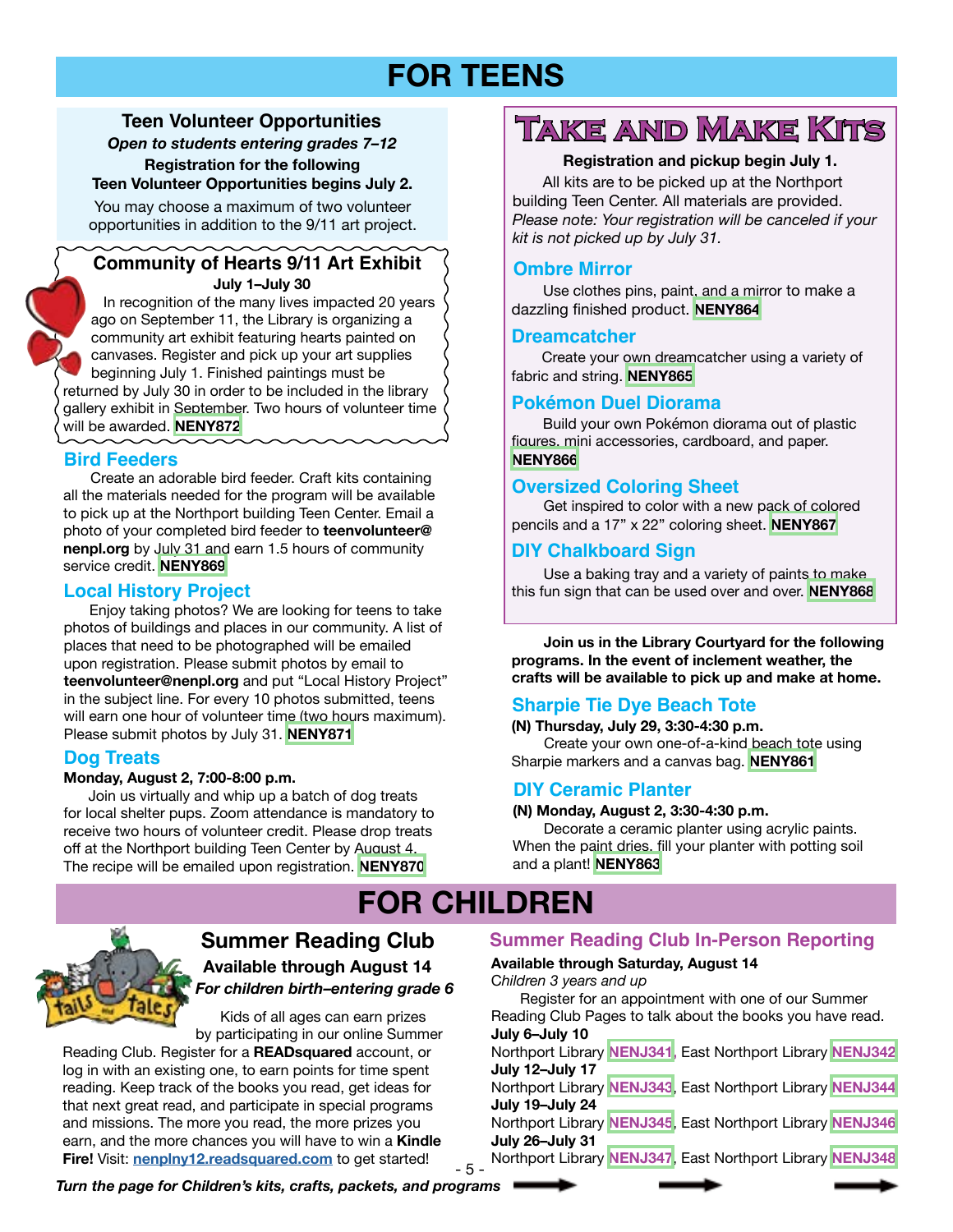# **FOR CHILDREN**

# **DIY Craft Kits**

Registration is underway for the following DIY kits. *Please include your preference for pickup location (N or EN) with your registration.*

### **Owl Windsock**

**Kit available Saturday, July 3** *Children entering grades K-2* **[NENJ313](https://search.livebrary.com/record=g1104896~S43)**

### **Sights of Summer Mobile**

**Kit available Saturday, July 3** *Children entering grades 3-6* **[NENJ314](https://search.livebrary.com/record=g1104898~S43)**

### **Wooden Toy Airplane**

**Kit available Saturday, July 31** *Children entering grades K-5* **[NENJ315](https://search.livebrary.com/record=g1104899~S43)**

# **Beach Activity Packet**

*Children 4 years and up.* **Available now**

 Ready for some fun in the sun? Pick up a beach packet which includes Town of Huntington beach information, coloring pages, puzzles, a DIY town beach passport, and a summer tattoo.

# **Take Home Crafts**

#### *Children 3 years and up*

 Craft packets to make and enjoy at home will be available at both libraries beginning on the following dates:

| <b>July 10:</b> | Pug Pencil Holder   |
|-----------------|---------------------|
| July 24:        | Joyful Jumping Frog |
| August 7:       | Hamster Fun Run     |
| August 21:      | Perching Parrot     |

# **Community of Hearts: An Art Exhibit in Remembrance of 9/11**

ī

 **July 1–July 30**

 The Library is organizing a community art exhibit featuring hearts painted on canvases. As a Library and community, we will come together with our "hearts" to remember the tragic events of 9/11. Families are invited to take part in this emotive project that will fill the Library with love. Each registered family will receive two kits with materials to create their collaborative hearts including paint, brushes, and 12" x 12" canvases. All of the artwork submitted will be displayed in a month-long gallery show in September. Registration begins July 1. **[NENJ349](https://search.livebrary.com/record=g1105503~S43)**

 *ALL CHILDREN'S PROGRAMS ARE VIRTUAL and offered through Zoom unless otherwise indicated. Please register on the library website, www.nenpl.org, using your library card barcode and password. Registration and a valid email address are required to receive log* in information. Log in information will be emailed to registrants before the start of the program. If you have *questions or need assistance with registration, please contact the Library at (631) 261-6930 or (631) 261-2313.*

# **Page Turner Animal Adventures**

*Children 3 years and up*

 Get ready for a story safari with Page Turner Animal Adventures! Kids can virtually participate in performances, comedy shows, author visits, field trips, and create wild crafts. **Access the activities on the library's website or by logging in to your READsquared account and visiting the Missions page.** Themes will include Pet Pals, Celebrity Critters, Fantastic Beasts, and more.

### **Bright Star Theatre presents** *Beauty and the Beast*

**Video available Saturday, June 26–Saturday, July 10**  *For families*

 Comic duo Lenny and Mabel retell the classic story of Belle, a young woman whose complicated life leads her away from her home to live in a mountain castle with the Beast. *Registrants will be emailed a link to watch the video.* (45 min.) Registration is underway. **[NENJ305](https://search.livebrary.com/record=g1103956~S43)**

### **Animal Fun with the BenAnna Band**

### **Video available through Saturday, July 17**



*Children birth–5 years with adult; siblings welcome*

 Shake your tail to the high-energy music of the BenAnna Band! (30 min.) Registration is underway. **[NENJ291](https://search.livebrary.com/record=g1103932~S43)**

# **Animal Adventures in Art**

**Videos available through Friday, September 3**  *Children entering grades K–5*

 Travel around the world and back in time with an art educator in this six-part video series, and explore famous artwork that features animals. Participants will then create their own projects with materials found at home. *Registrants will be emailed links to watch the videos.* (60 min.) Registration is underway. **[NENJ290](https://search.livebrary.com/record=g1103935~S43)**

# **Do-It-Yourself Dog Biscuits**

**Video available through Saturday, August 21** *Children entering grades K–5*

 Create some special treats for your pooch or make a batch to donate to a local animal shelter. *Registrants will be emailed a recipe as well as a link to watch the video.* (20 min.) Registration is underway. **[NENJ300](https://search.livebrary.com/record=g1103949~S43)**

### **Musical Tails and Tales with mömandpöp**

**Videos available Thursday, July 1–Monday, August 30** *Children birth–5 years*

Experience the award-winning music and whimsy of mömandpöp! This series of three 20-minute videos contains songs, fables, and poems brought to life with shadow puppetry, dancing, and more. *Registrants will be emailed links to watch the videos.* Registration is underway. **[NENJ316](https://search.livebrary.com/record=g1104712~S43)**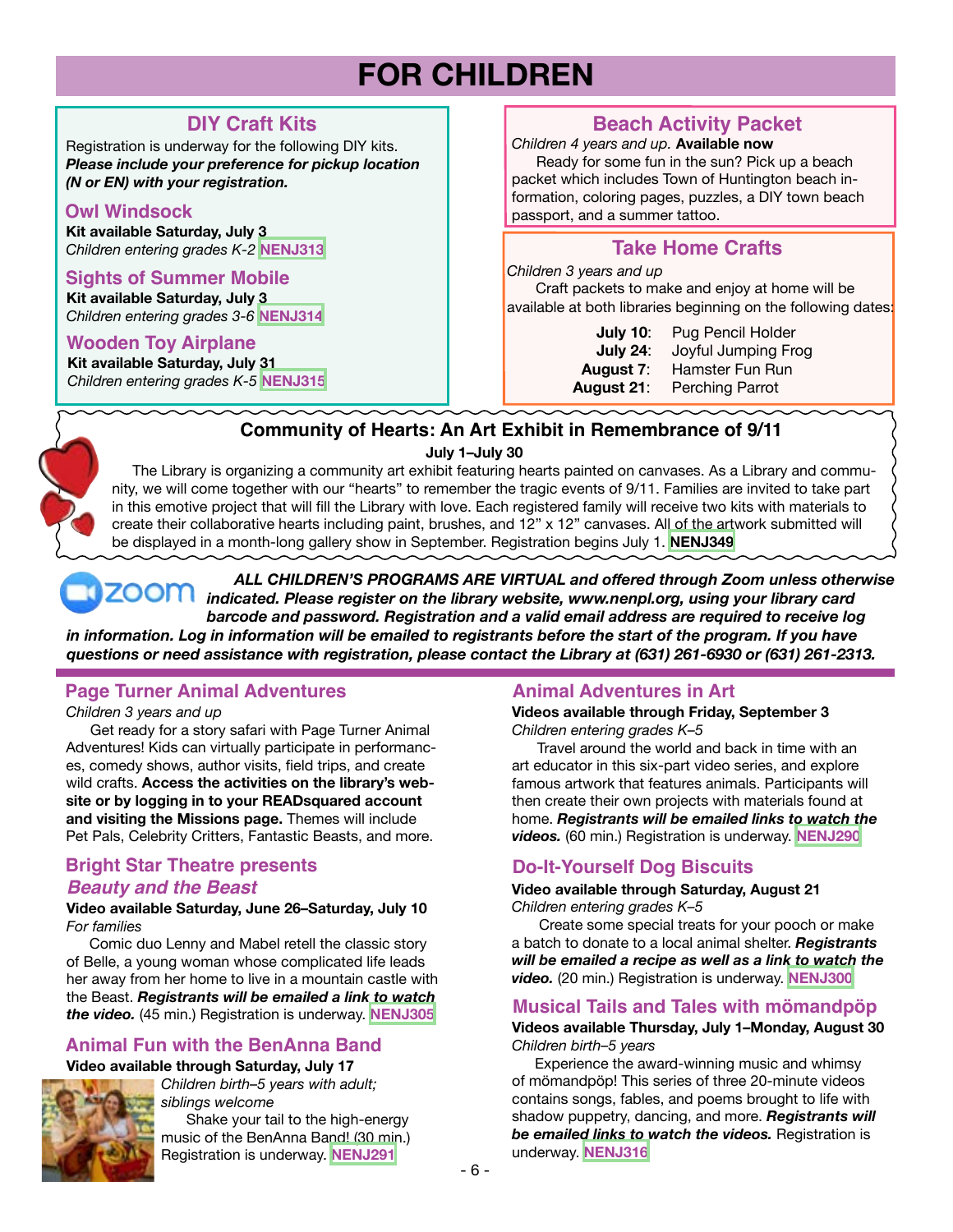# **FOR CHILDREN**

### **3D Paper Animals**

### **Thursday, July 1, 4:30 p.m.**

*Children entering grades 2–5*

 An art educator will show you how to make your own fabulous pop-out paper critters. Be sure to pick up the kit with the required materials before the virtual program. *Please include your preference for pickup location (N or EN) with your registration.* (90 min.) Registration is underway. **[NENJ311](https://search.livebrary.com/record=g1103960~S43)**

### **Storytime Virtual Tidbits**

### **Friday, July 2, 10:00 a.m. [NENJ312](https://search.livebrary.com/record=g1104792~S43) Friday, July 16, 10:00 a.m. [NENJ325](https://search.livebrary.com/record=g1105375~S43) Friday, July 30, 10:00 a.m. [NENJ335](https://search.livebrary.com/record=g1105376~S43)**

*Children birth–5 years with adult; siblings welcome*

 This quick splash of books, fingerplays, and songs specially selected by our Librarians—will add a little fun to your Fridays. *Registrants will be emailed links to the live Zoom meetings as well as links for additional viewings.* (20 min.) Registration is underway.

### **Molly Mouse Tales**

### **Tuesday, July 6, 7:00 p.m. [NENJ317](https://search.livebrary.com/record=g1103961~S43) Monday, July 19, 7:00 p.m. [NENJ328](https://search.livebrary.com/record=g1103964~S43)**

*Children birth–5 years with adult; siblings welcome* Join everyone's favorite puppet, Molly Mouse, for some music, rhymes, and movement activities in these fun family storytimes. (30 min.) Registration is underway.

### **DUPLO Dinosaurs**

### **Thursday, July 8, 10:00 a.m.**

*Children 2–5 years with adult; siblings welcome* Take out your LEGO DUPLO blocks and go on a dinosaur building adventure. (60 min.) Registration is underway. **[NENJ318](https://search.livebrary.com/record=g1103962~S43)**

# **Frogs, Bugs, and Animals, Oh My!**

### **Friday, July 9, 4:00 p.m.**

*Children entering grades K–5*

 Virtually meet Princess the giant frog, Tickles the hedgehog, Chica the chinchilla, reptiles, bugs, and more! Jason Reilly will share all about what they eat and where they live. (45 min.) Registration is underway. **[NENJ319](https://search.livebrary.com/record=g1104460~S43)**

#### **inperson Rise and Shine Storytime in the Library Courtyard!**

### **(N) Saturday, July 10, 10:30 a.m.**  *For families*

 Start your day with songs and stories in this fun and interactive outdoor storytime. *If the weather is favorable, the program will be held in the Library Courtyard. Otherwise, the program will be held on Zoom.* (30 min.) Registration is underway. **[NENJ320](https://search.livebrary.com/record=g1104818~S43)**

### **Turtle Pull-Apart Cake**

#### **Video available Monday, July 12–Friday, August 13** *Children entering grades K–5*

 Make a special treat for the whole family! The Baking Coach will provide step-by-step instructions for making an adorable turtle cake using a dozen cupcakes. *Registrants will be emailed a recipe as well as a link to watch the video.* (30 min.) Registration is underway. **[NENJ321](https://search.livebrary.com/record=g1104595~S43)**

# **Beginners' Chess for Kids**

**Tuesdays, July 13, 20, 27, 7:00 p.m.** 

*Children entering grades 2–5*

- Learn to play chess in this three-session program with a coach from Long Island Chess Nuts. Children will learn basic rules, moves, and strategy, and use their knowledge to play other participants on a secure website.
- *Registrants will be emailed a link to the Zoom meet-*
- *ing and an account login for chessnuts.org.*
- (60 min.) Registration is underway. **[NENJ322](https://search.livebrary.com/record=g1103967~S43)**

# **Music with Corey**

### **Wednesday, July 14, 10:00 a.m.**

*Children birth–5 years with adult; siblings welcome* Get ready for some fun in this immersive music experience. With his wide repertoire of original and familiar music, Cory will have kids and their grownups on their feet and moving to the beat. (30 min.) Registration is underway. **[NENJ323](https://search.livebrary.com/record=g1104684~S43)**

### **A Zookeeper's Fun Animal Facts**

### **Thursday, July 15, 7:00 p.m.**

*Children entering grades K–5*

 A zookeeper shares fascinating encounters and strange facts about animals from around the world. (45 min.) Registration is underway. **[NENJ324](https://search.livebrary.com/record=g1103963~S43)**

### *It Came in the Mail* **Kit and Video**

**Kits available Saturday, July 17** *Children 3-5 years with adult*

 Children will enjoy listening to this fun story by Ben Clanton and creating their own mini-mailbox with a special card to go inside. *Please include your*



*preference for pickup location (N or EN) with your registration. Registrants will be emailed a link to watch the video which will be available through Saturday, August 14.* Registration is underway. **[NENJ326](https://search.livebrary.com/record=g1104705~S43)**

### **Ride the Wave Kit and Video**

**Kits available Saturday, July 17** *Children 6–10 years*

 Using Model Magic, kids will sculpt a large wave and a small animal friend ready to go surfing. *Please include your preference for pickup location (N or EN) with your registration. Registrants will be emailed a link to watch the video which will be available through Saturday, August 14.* (30 min.) Registration is underway. **[NENJ327](https://search.livebrary.com/record=g1104706~S43)**





*Stop by the Library and pick up the July bookmark by Ellie Triolo. A reading list compiled by Children's Librarians is on the back.*

> $\overline{\phantom{a}}$ 444 **BOOK!**

**The Bookmark Spot**